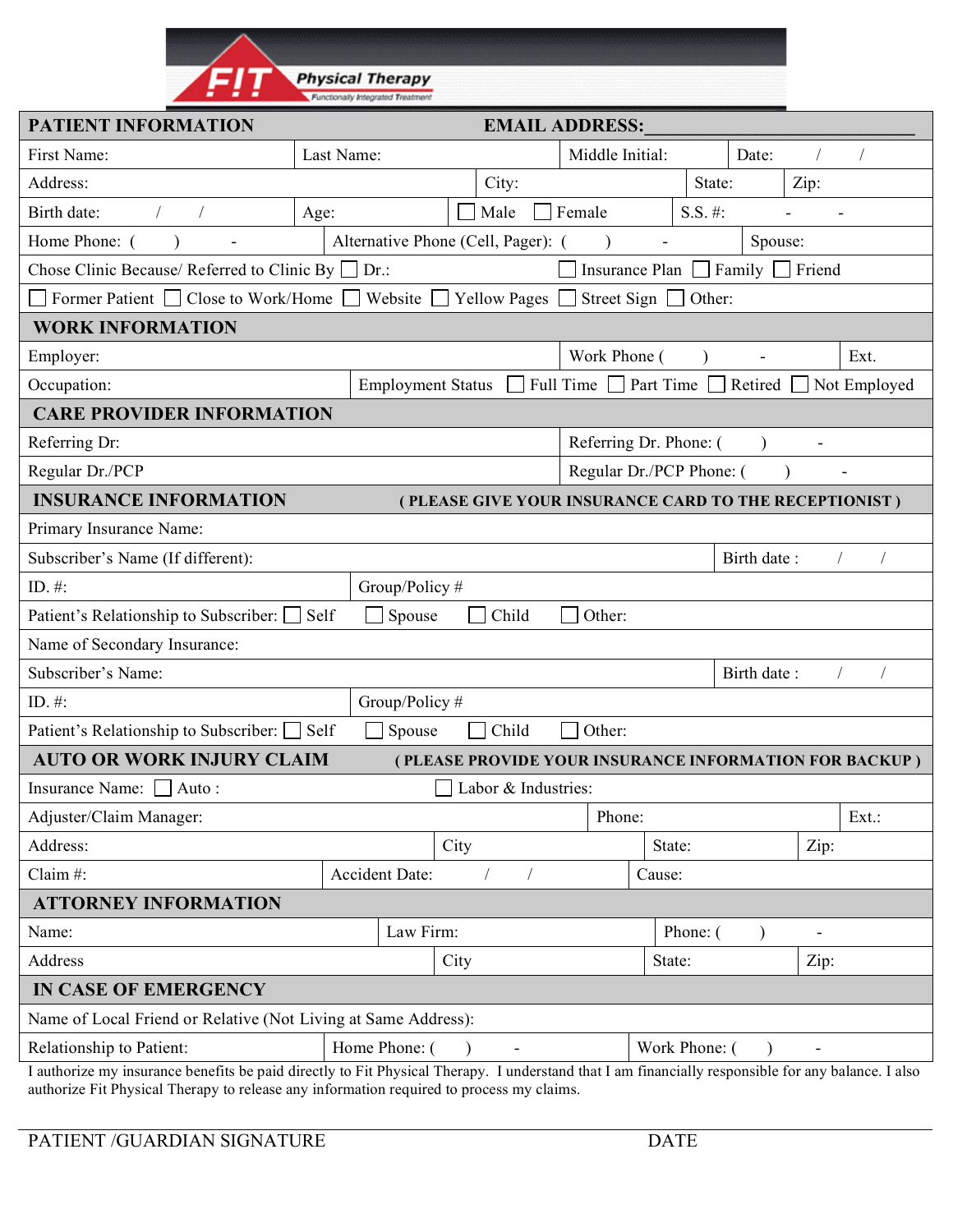|                                                       |                      | <b>Physical Therapy</b>           |                                                                                                                                         |                              |                |
|-------------------------------------------------------|----------------------|-----------------------------------|-----------------------------------------------------------------------------------------------------------------------------------------|------------------------------|----------------|
| PAST MEDICAL HISTORY FORM                             |                      | Functionally Integrated Treatment | <b>Patient Name</b>                                                                                                                     |                              |                |
| <b>BLOOD PRESSURE</b>                                 | <b>YES</b>           | N <sub>O</sub>                    | <b>JOINT CONDITIONS</b>                                                                                                                 | <b>YES</b>                   | NO             |
| Hypertension                                          |                      |                                   | <b>Upper Extremity</b>                                                                                                                  |                              |                |
| Low Blood Pressure                                    |                      |                                   | Dislocation                                                                                                                             |                              |                |
| Normal Blood Pressure                                 |                      |                                   | Lower Extremity Dislocation                                                                                                             |                              |                |
| <b>HEART DISEASE</b>                                  | <b>YES</b>           | N <sub>O</sub>                    | <b>OTHER CONDITIONS</b>                                                                                                                 | <b>YES</b>                   | N <sub>O</sub> |
| <b>Heart Attack</b>                                   |                      |                                   | Muscular Dystrophy                                                                                                                      |                              |                |
| Atherosclerotic Disease<br>Myocardial Infarction      |                      |                                   | <b>Rheumatoid Arthritis</b>                                                                                                             |                              |                |
| <b>Rheumatic Heart Disease</b>                        |                      |                                   | Multiple Sclerosis<br>Epilepsy                                                                                                          |                              |                |
| Heart Murmur                                          |                      |                                   | Gout                                                                                                                                    |                              |                |
| Do you have a pacemaker                               |                      |                                   | Fibromyalgia                                                                                                                            |                              |                |
| <b>MUSCLE CONDITION</b>                               | <b>YES</b>           | N <sub>O</sub>                    | Diabetes                                                                                                                                |                              |                |
| Carpal Tunnel R/L                                     |                      |                                   | <b>Hearing Loss</b>                                                                                                                     |                              |                |
| Tennis Elbow R/L                                      |                      |                                   | Poor Eyesight                                                                                                                           |                              |                |
| <b>Back/Neck Problems</b>                             |                      |                                   | Fainting                                                                                                                                |                              |                |
| Limited Limb Movement                                 |                      |                                   | Polio<br>Other:                                                                                                                         |                              |                |
| <b>LUNGS</b>                                          | <b>YES</b>           | N <sub>O</sub>                    |                                                                                                                                         |                              |                |
| Asthma                                                |                      |                                   |                                                                                                                                         |                              |                |
| Emphysema                                             |                      |                                   |                                                                                                                                         |                              |                |
| Shortness of Breath                                   |                      |                                   |                                                                                                                                         |                              |                |
|                                                       |                      |                                   |                                                                                                                                         |                              |                |
| <b>EXERCISE</b><br>None                               | <b>WORK ACTIVITY</b> |                                   | <b>STRESS LEVEL</b>                                                                                                                     | <b>HABITS</b>                |                |
| Sitting<br>$1-2x$ Week<br>Standing                    |                      | Low<br>Medium                     | Smoking<br>Alcohol                                                                                                                      | Packs a Day<br>Drinks a Week |                |
| $\Box$ 3-4 x Week<br>Light Labor                      |                      | High                              | Coffee/Soda                                                                                                                             | Cups a Week                  |                |
|                                                       |                      |                                   |                                                                                                                                         |                              |                |
| $\Box$ 5+ x Week<br>Heavy Labor                       |                      |                                   |                                                                                                                                         |                              |                |
|                                                       |                      |                                   |                                                                                                                                         |                              |                |
| What types of exercise do you perform? :              |                      |                                   |                                                                                                                                         |                              |                |
| What things cause stress in your life? :              |                      |                                   |                                                                                                                                         |                              |                |
|                                                       |                      |                                   |                                                                                                                                         |                              |                |
| Are you taking any seizure medication?                |                      | $\Box$ YES<br>$\Box$ NO           | If yes list name:                                                                                                                       |                              |                |
|                                                       |                      |                                   | Are you taking any medications that might affect your lungs, heart, consciousness or general well-being while participating in therapy? |                              |                |
| $\Box$ YES<br>$\Box$ NO<br>If yes list name:          |                      |                                   |                                                                                                                                         |                              |                |
| List all medications you are currently                |                      |                                   |                                                                                                                                         |                              |                |
| taking:                                               |                      |                                   |                                                                                                                                         |                              |                |
|                                                       |                      |                                   |                                                                                                                                         |                              |                |
|                                                       |                      |                                   | List all surgeries in the past two years (Including dates):                                                                             |                              |                |
| Are you                                               | What                 |                                   |                                                                                                                                         |                              |                |
| YES<br>pregnant?                                      | week?:<br>$\Box$ NO  |                                   |                                                                                                                                         |                              |                |
|                                                       |                      |                                   |                                                                                                                                         |                              |                |
| Have you had any injuries related to work? $\Box$ YES |                      |                                   |                                                                                                                                         |                              |                |
|                                                       |                      |                                   |                                                                                                                                         |                              |                |
| Have you had any Auto Accidents                       | $\Box$ YES           | $\Box$ NO                         | If yes list body part and date.:                                                                                                        |                              |                |